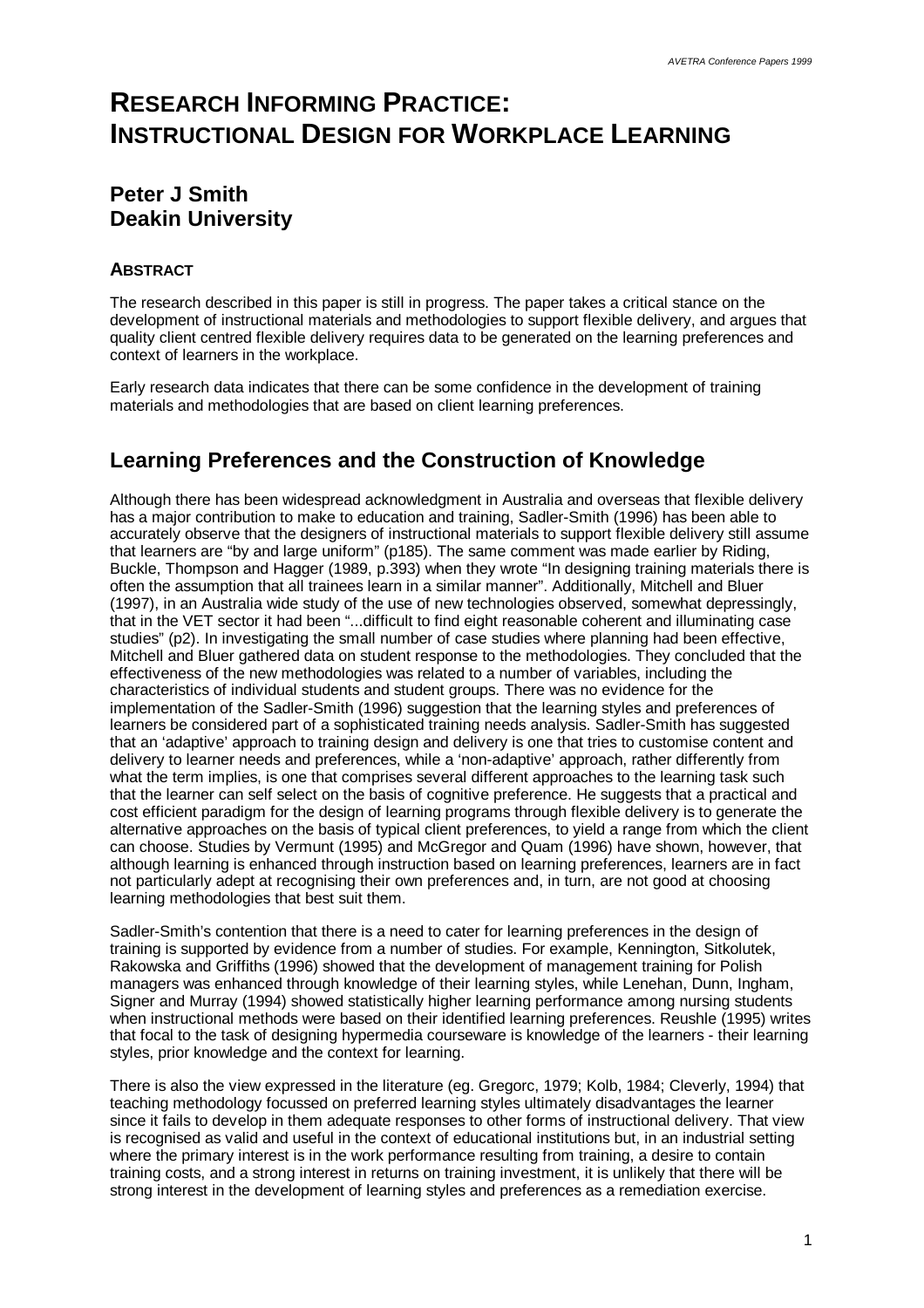Additionally, the literature displays confusion in the conceptualisation of such terms as 'learning styles', 'learning preferences', 'learning strategy', 'cognitive strategy', and 'cognitive style'. In this presentation there is not time to unpack those issues, but the larger research project that we are currently undertaking intends to place some emphasis on those conceptualisations.

There is also considerable evidence in the literature that flexible delivery of training that is reliant almost entirely on the disembodied use of learning materials, be they print, video, CD ROM or on-line, is likely to have little success in terms of quality learning outcomes.

For learners to effectively progress from the novice to the expert stage (see Dreyfus, 1992) requires the development of knowledge that DiVesta and Rieber (1987) have identified as flexible, durable, transferable and self-regulated, leading to understanding that provides for material to be assimilated and integrated into the learner's knowledge structure. The need for this level of understanding in the development of workplace knowledge is repeatedly commented upon in the literature (eg. Glaser 1982; Kidd 1987; Ryder and Redding 1993; Redding 1995) as necessary in an age of increasingly complex workplace tasks and equipment. Socio-cognitive constructivist theory provides that such learning is achieved through the learner taking responsibility to construct meaning through selfdialogue or dialogue with others. Billett (1996, 1998) has reviewed the literature and research available on workplace learning (or 'situated learning') and concludes that knowledge in the workplace is co-constructed through the operation of cognitive structures and socio-cultural events and that this co-construction involves the presence in the training context of human interaction where the knowledge to be acquired includes conceptual development.

The research project currently under way intends to not only investigate the learning preferences of enterprise based learners, but also to identify the cognitive processes that they use in constructing knowledge from flexibly delivered, resource based training programs. This research is designed to provide information to assist client friendly training materials and flexible delivery strategies.

### **Informing Practice through Research**

The larger research project we are currently undertaking has been the result of a sense of frustration and inadequacy on my own part when my job was to design flexible learning materials for students enrolled in a TAFE institution. With my original training in psychology, I was interested in individual differences in information processing, cognitive style, and learning styles and preferences, but it seemed to me we never took much account of that in our design of learning materials. We were not in position to take a sophisticated, or differentiated, approach to the development of training materials that did take cognitive differences into account simply because we didn't have the necessary data. We developed our materials in the same way that Sadler-Smith (1996) and Mitchell and Bluer (1997) were to criticise. We just assumed that one size fitted all.

A colleague and I competed for and won a research grant to enable us to research the learning preferences of TAFE students. That research used the standardised Canfield Learning Styles Inventory, which yields quantitative data on 16 subscales of preference, grouped into Conditions of Learning, Content of Learning and Mode of Learning. A total of 570 TAFE students were tested, 294 males and 276 females, across a range of TAFE programs. The research data indicated differences between the genders and between part-time and full-time students and, most importantly, considerable differences between program groups (see Smith and Lindner, 1986). The results of that research are too complex to develop in this paper but, in summary, the program data showed that students tended to group themselves fairly accurately. For example, students in the caring professions showed preferences for content consistent with their program, and modes of learning that were more interactive and qualitative. On the other hand, students in the technical and apprenticeship programs tended to prefer working with things rather than people, to be less concerned with the human relationships formed as part of the learning process, and to prefer quantitative content.

For these results to be useful for instructional decision making, they clearly had to be reliable. In other words, if we replicated the study, would the same client groups show the same characteristics, or would they be different? If there were large differences in replication of the study, the use of the results would be highly questionable. With one thing and another, I didn't get around to replicating the study until 1994 at which time I re-tested the program groups (or their updated equivalents where programs had changed), and was stunned by the similarities with the 1986 finding for each program area. In 1994 we tested 547 TAFE students.

Figures 1, 2 and 3 show examples of the closeness in the similarity between the 1986 and the 1994 data, subscale by subscale, for: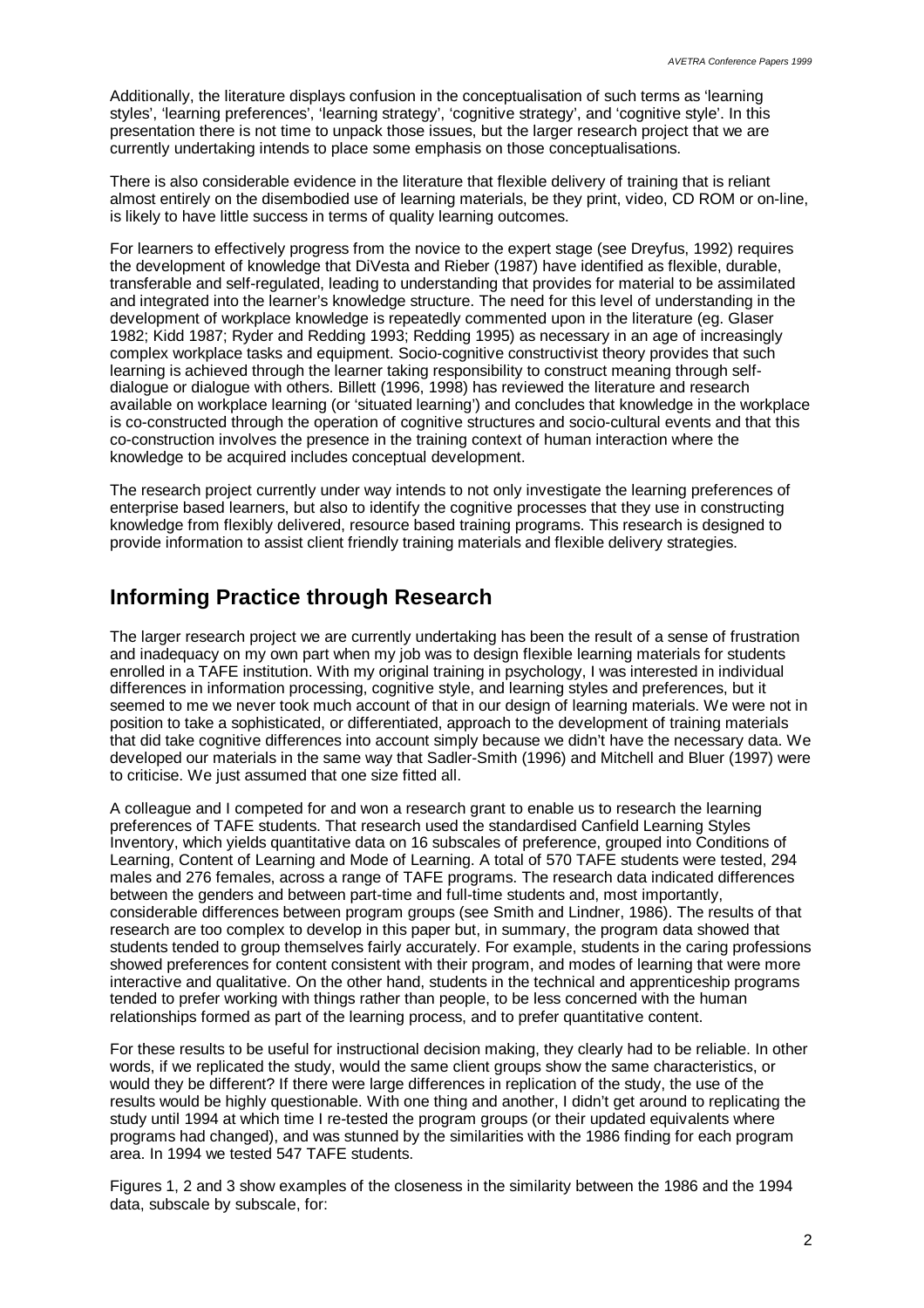- $\triangleright$  Electrical Mechanic Apprentices
- $\triangleright$  Office and Secretarial students
- > Sheetmetal Apprentices.

These relationships between the 1986 and 1994 data were developed for all seven programs compared but, in a conference paper such as this, it is not possible to show all seven graphs. Of the three chosen for portrayal here, the Electrical Mechanics data and the Office and Secretarial data typify the closeness of the comparison for six of the programs groups, while the Sheetmetal Apprentice data is shown since it is the group exhibiting greatest variation between the two years.

In reading the graphs in Figures 1, 2 and 3, it needs to be recalled that the Canfield is a ranking test. Therefore, the lower the mean score, the more preferred is that subscale.



**Figure 1: Graphical comparison of subscale means 1986 and 1994 samples - Electrical Mechanics**



**Figure 2: Graphical comparison of subscale means 1986 and 1994 samples - Office and Secretarial**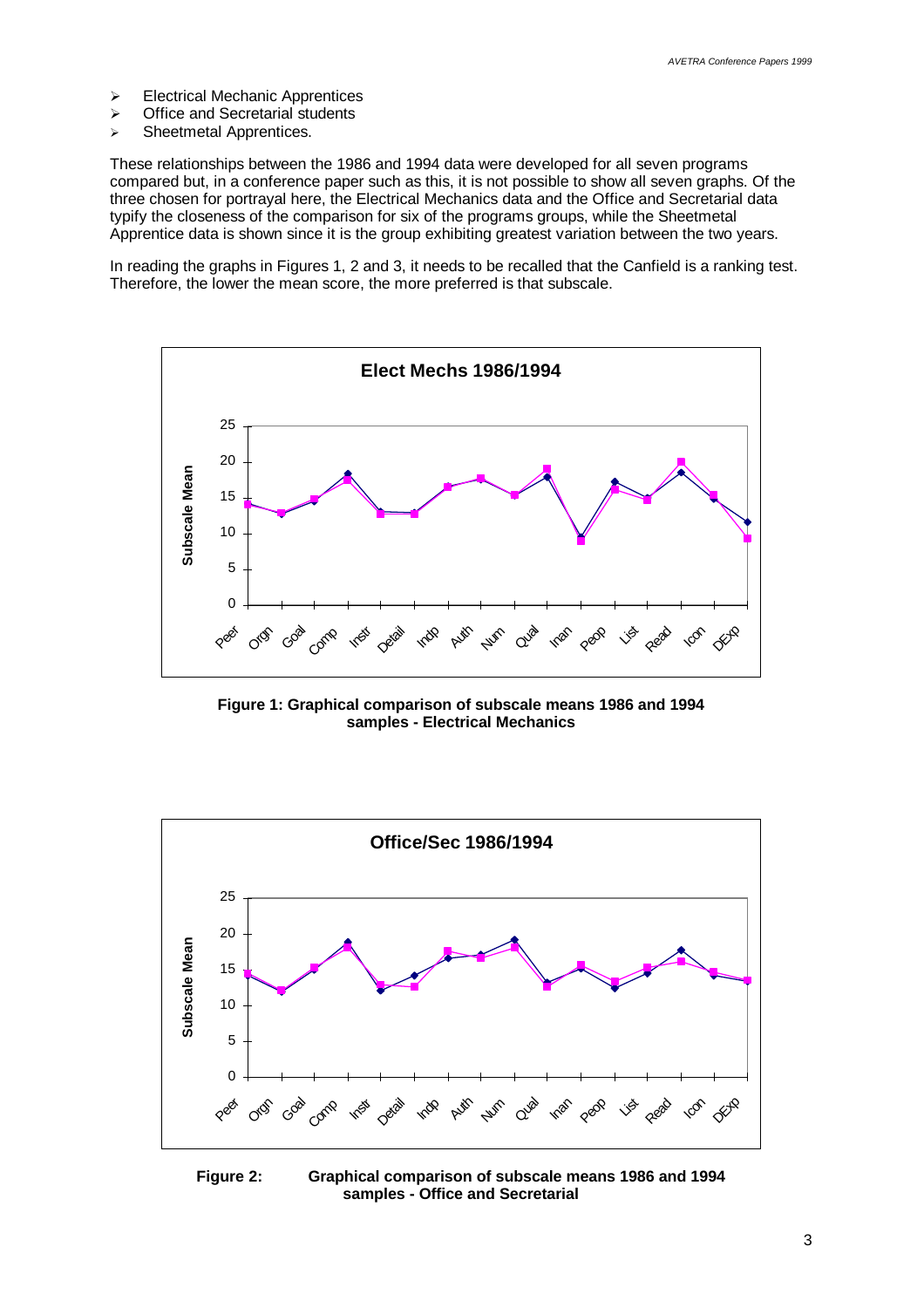

**Figure 3: Graphical comparison of subscale means 1986 and 1994 samples – Sheetmetal**

Clearly, I was on to something, with these results compared across so many intervening years, indicating reliability in the findings, and the possibility of making reliable instructional decisions being the result.

As part of an early attempt to develop a VET learner typology, in the 1994 study I conducted a factor analysis (varimax solution with orthogonal rotation) across all data for all students tested. That factor analysis was heartening with strong subscale loadings on three identifiable factors which were, even more hearteningly, consistent with what common sense would suppose. A fourth factor was identified with a smaller number of subscales loading on it, and rendering it possibly unstable. The four factors were:

#### **Factor 1: Textual - Non textual (Eigenvalue =2.48; variance accounted for = 15.5%)**

This factor indicates that students spread along a dimension of strongly preferring content that is textually based and learning from text to, at the other end of the dimension, learning about physical objects from direct hands on experience.

#### **Factor 2: Independent Learning**

#### **(Eigenvalue = 2.13; variance accounted for = 13.3%)**

This factor indicates students were spread along a dimension which at one end comprised a strong preference for independent learning and, at the other end, a strong preference for learning in a collegiate context with other students and the instructor.

#### **Factor 3: Content of Learning (Eigenvalue = 1.88; variance accounted for = 11.8%)**

Students were spread along a dimension that, at one end, involves a preference for content associated with people and/or qualitative issues while, at the other end, there is strong preference to work with numbers and/or objects.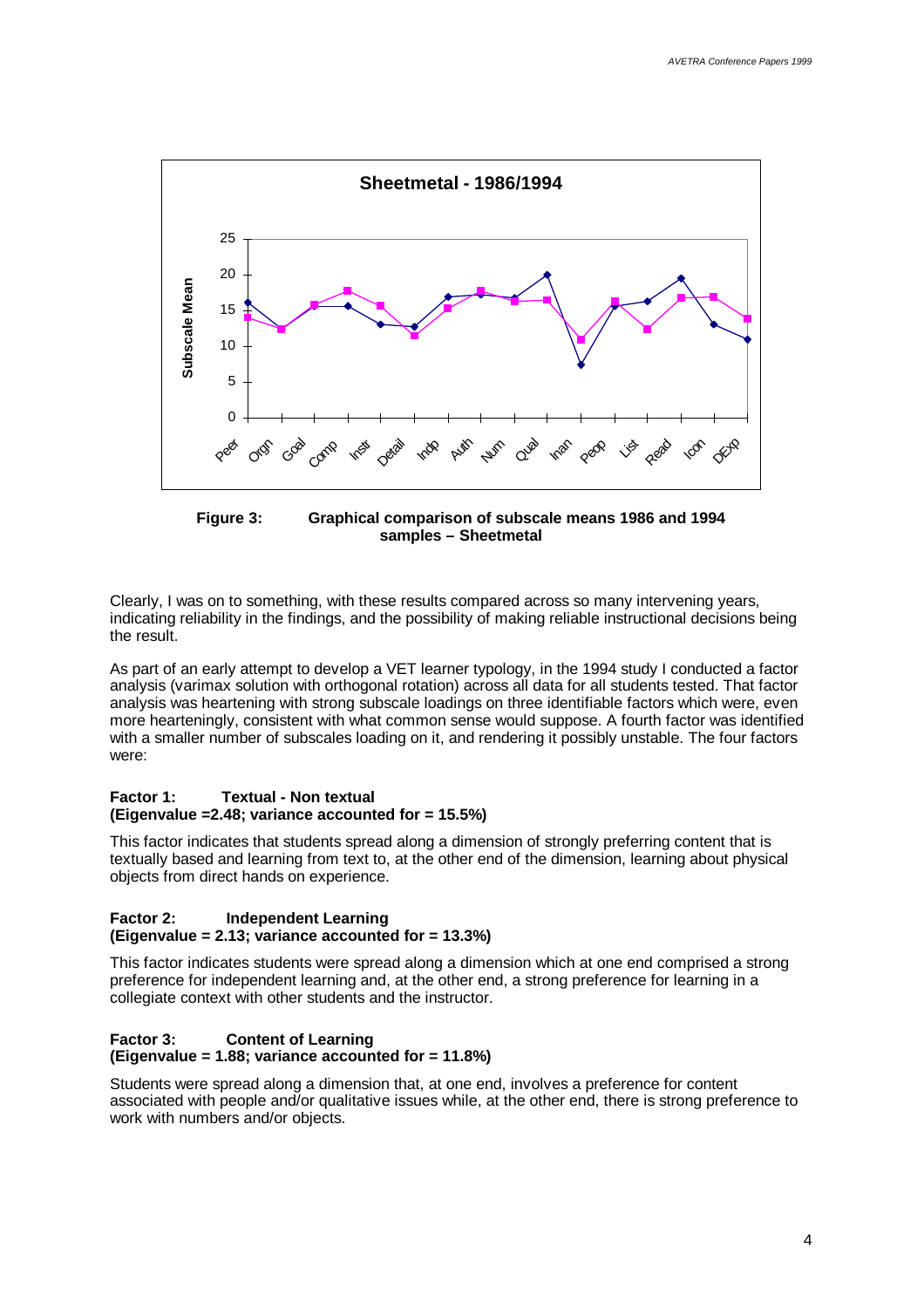#### **Factor 4: Organisation of Learning (Eigenvalue = 1.69; variance accounted for = 10.6%)**

At one end of this dimension students are characterised by a preference for a well detailed program with learning and assessment tasks laid out for them. At the other end students preferred to set their own learning goals. This factor is not as strong as the first three, with only three Canfield subscales loading significantly on it. Additionally, a negative loading on the Independence subscale was weak compared to strong positive loadings from the Organisation and Detail subscales. The factor is, therefore, considered to be relatively unstable.

I can find no equivalent research with learners in enterprise settings. The current research project aims to begin providing such data for learners in such settings. The results from the TAFE students have clear practical application in terms of the methodologies used to provide learning programs through flexible delivery.

First, Factor 1 provides empirical evidence that, indeed, one size does not fit all in the design of learning materials. There are significant differences between learners in the ways in which they prefer to receive information, and client focussed learning systems will need to provide a variety of learning media at least between different learner groups, and possibly within the different learner groups. This view is consistent with Sadler-Smith's (1996) notion of adaptive and non-adaptive learning systems. Second, Factor 2 provides the evidence that not all learners are the same in their requirement for instructor support in the context of flexible delivery and while some learners have little apparent need for instructor support, others need it and want it. In terms of Billett's (1996, 1998) observations about construction of knowledge in the workplace, this result implies that the level of support required differs between learners. Factor 3 probably has little that is new to assist in the development of workplace flexible delivery, since the result is most likely a function of the different program groups used in the research. Factor 4 indicates a dimension whereby students preferences are strongly related to the level of organisation provided in the program of learning, and the amount of detail they are provided with on such things as expected outcomes and assessment.

Just prior to this conference we have started to much more closely analyse the data for the 389 apprentices in the total sample of students tested. Although the intended analysis is much more sophisticated, at this stage the rank ordering of apprentice preferences for each of the Canfield subscales is interesting. Table 1 shows the rank ordering by mean of each Canfield subscale for the apprentice group, organised under the headings of the major scales of the Canfield.

| Subscale Rank Order           | Mean  |
|-------------------------------|-------|
| <b>Conditions of Learning</b> |       |
| Organisation                  | 12.76 |
| Detail                        | 13.10 |
| Instructor                    | 13.24 |
| Peer                          | 14.16 |
| <b>Goal Setting</b>           | 14.73 |
| Independence                  | 15.83 |
| Authority                     | 17.78 |
| Competition                   | 18.09 |
| <i><b>Interest</b></i>        |       |
| Inanimate                     | 10.99 |
| People                        | 15.14 |
| Numeric                       | 16.85 |
| Qualitative                   | 17.15 |
| Mode                          |       |
| Direct Experience             | 12.49 |
| Iconic                        | 14.22 |
| Listening                     | 14.86 |
| Reading                       | 18.20 |
|                               |       |

| Table 1: Canfield Subscales ranked by mean within major scales - Apprentices only |
|-----------------------------------------------------------------------------------|
|-----------------------------------------------------------------------------------|

This simple ranking of the subscales in order of preference provides further insight into, and confirmation of the factor analysis. First, the strong preference for Direct Experience in comparison with the low preference for Reading indicates that apprentices fall towards the Nontext end of the Text-Nontext dimension identified by the factor analysis. Second, the ranking indicates that Independence and Goal Setting are placed lower than Peer and Instructor, indicating that apprentices tend towards the dependent end of the Independent Learning dimension identified. Content of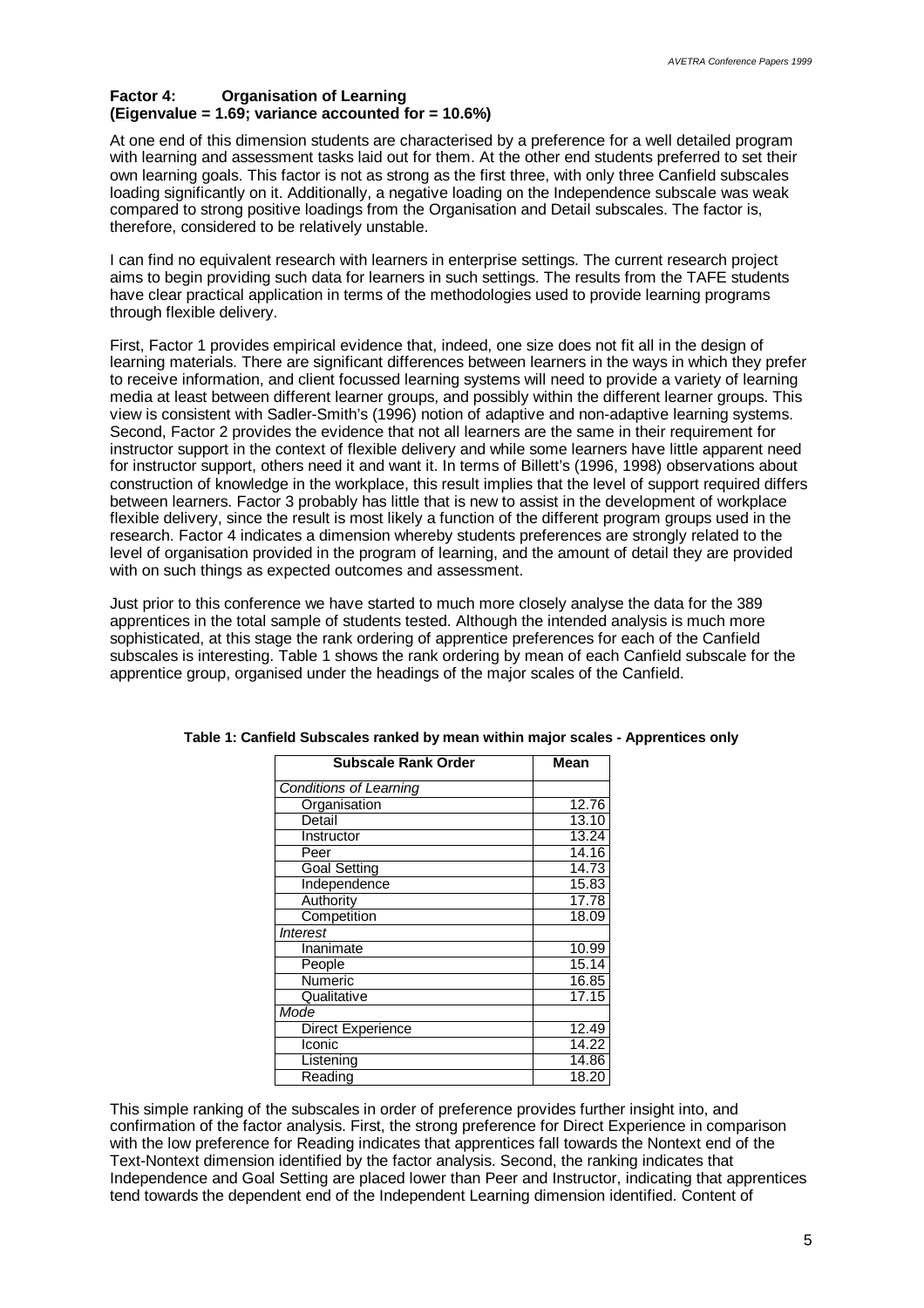Learning was also identified as a dimension in the factor analysis, and the means associated with People/Qualitative and Numeric/Inanimate content would indicate a tendency for apprentices to spread more widely along that dimension. Finally, the high ranking of the Organisation and Detail subscales indicates that apprentices lie at the high end of the Organisation of Learning dimension identified in the factor analysis.

### **Applications to the Workplace**

The research with students provided confidence that learning preferences were stable within identified learner groups; and the literature on the matching of learning preferences to instructional design and method gives confidence that positive results can be derived from that matching. Additionally, it is argued that enterprises are faced with choices on how to develop their training resources, how to organise delivery, and how best to deploy their training dollar. Selection of training provider, resources and methodologies in the context of the new Training Packages is an issue for enterprises with which they have to engage. It is intended, therefore, to apply the same research paradigm to enterprise based learners to identify learning preferences. However, to make effective use of the preferences data for enterprise learners, data is also required on the ways in which enterprise based learners construct knowledge in the workplace. This demands data to be generated on the cognitive strategies used in the workplace to construct knowledge, and the behaviours that workers engage in to assist in the knowledge construction. It is expected that the research will take place in three different enterprises.

The learning preferences data will be obtained through the use again of the Canfield Learning Styles Inventory since it has been used in our previous research, and has good technical data in terms of subscale reliability and validity. The only negative aspects of the CLSI are that it is a rather expensive instrument to purchase, and the ipsative nature of the data it generates needs some care in interpretation. Data from the CLSI will be used to identify common learning preference patterns. Biodata and occupational data will also be collected from participants to enable relationships between learning preferences and other variables to be identified.

The data relating to the use of flexible delivery materials and methodologies in the construction of knowledge will be collected using the 'stimulated recall' methodology employed by Marland, Patching and Putt (1992) in their study of the ways in which distance education students use the learning materials provided to them. Marland *et al* videoed students as they worked with their materials and subsequently used the video to stimulate recall by students of their cognitive processes as they worked.

In the current research it is not intended to use video for two reasons. First, it is an unnecessarily contrived mechanism in the current study and, second, it is inappropriate in an industrial setting to quarantine learners from the work environment. In the intended research stimulated recall will be achieved by interviewing employees very soon after they have completed the training program, with recall stimulated by working through the learning material with them. In that way, the study will not just identify the cognitive processes used as learners worked with the materials, but will identify other socio-cultural processes used to construct knowledge such as discussion with, or observation of, a more expert worker, or the use of experimentation and problem solving on the equipment in the workplace. It is intended to interview eight learners from each enterprise.

The research then intends to involve management and operator personnel to develop a set of models for the features of learning resources that best fit the learners in the enterprise, and a set of methodologies appropriate to the construction of knowledge in that workplace. These models form the applied outcomes of the research project, and will inform enterprises on the methods through which flexible delivery can most effectively be employed to achieve desired training outcomes.

#### **REFERENCES**

Billett, S 1996, Situated learning: Bridging sociocultural and cognitive theorising, *Learning and Instruction, 6 (3),* 263-280.

Billett, S 1998, Appropriation and ontogeny: identifying compatibility between cognitive and sociocultural

contributions to adult learning and development, *International Journal of Lifelong Education, 17 (1),* 21-34. Canfield, A 1980, *Learning Styles Inventory Manual.* Ann Arbor: Humanics Media.

Cleverly, D 1994, Learning styles of students: development of an eclectic model, *International Journal of Nursing Studies, 31 (5),* 437-450.

DiVesta, F J & Rieber, L P 1987, Characteristics of cognitive engineering: The next generation of instructional systems, *Educational Communication and Technology Journal, 35 (4),* 213-230.